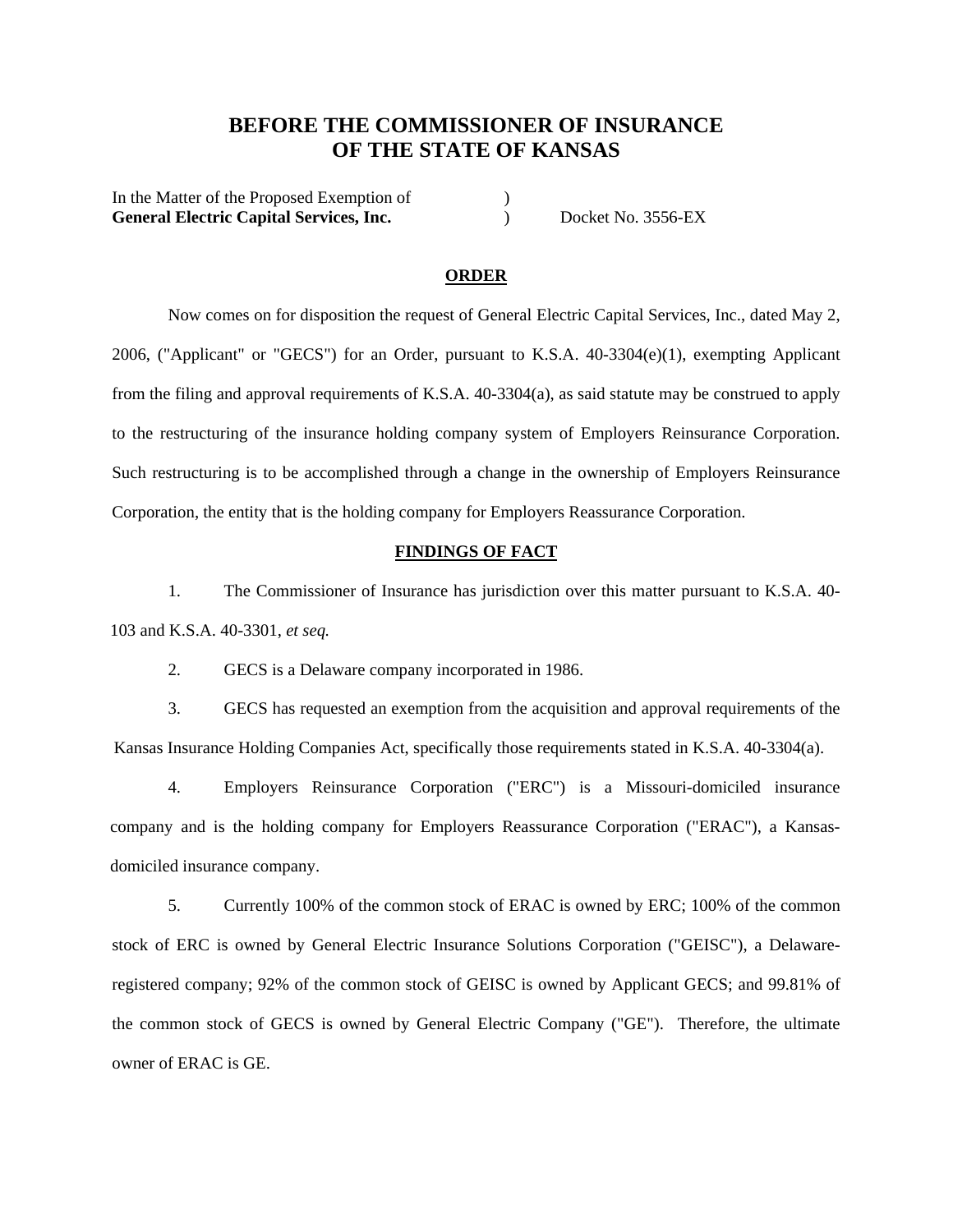6. GE and Swiss Reinsurance Company ("Swiss Re") have entered into a Transaction Agreement, dated November 18, 2005, pursuant to which GE is selling most of its insurance and reinsurance operations to Swiss Re, including ERC and GEISC. The Transaction Agreement does not provide for the sale of ERAC to Swiss Re.

 7. Prior to the closing of the sale to Swiss Re, ERC will divest of its direct ownership of ERAC through a series of stock dividends, which will result in GECS being the ultimate owner of ERAC.

 8. In the March 31, 2006 Quarterly Financial Statement of ERAC filed with the Kansas Insurance Department , the statutory book value of ERAC was stated as \$436,758,649. The exact amount of the dividend payments, based on the statutory book value of ERAC, will be determined at the closing of the Swiss Re acquisition of GEISC from GE.

 9. Both before and after the Swiss RE acquisition of most of the insurance and reinsurance operations of GE, GE is and will continue to be the ultimate controlling person of ERAC, through its subsidiary GECS.

#### **CONCLUSIONS OF LAW**

10. K.S.A. 40-3304(a) provides, in part, as follows:

(a) No person other than the issuer shall . . . enter into any agreement to exchange securities, or, seek to acquire, or acquire, in the open market or otherwise, any voting security of a domestic insurer if, . . . at the time . . . any such agreement is entered into, . . . such person has filed with the commissioner of insurance and has sent to such insurer, a statement containing the information required by this section and such . . . agreement . . . has been approved by the commissioner of insurance in the manner hereinafter prescribed.

11. K.S.A. 40-3304(e) provides:

(e) The provisions of this section shall not apply to:

Any offer, request, invitation, agreement or acquisition which the commissioner of insurance by order shall exempt therefrom as: (1) Not having been made or entered into for the purpose and not having the effect of changing or influencing the control of a domestic insurer; ...

12. Based upon the information enumerated in the Findings of Fact contained in paragraphs

one through nine above, and the representations made on behalf of Applicant, the restructuring of the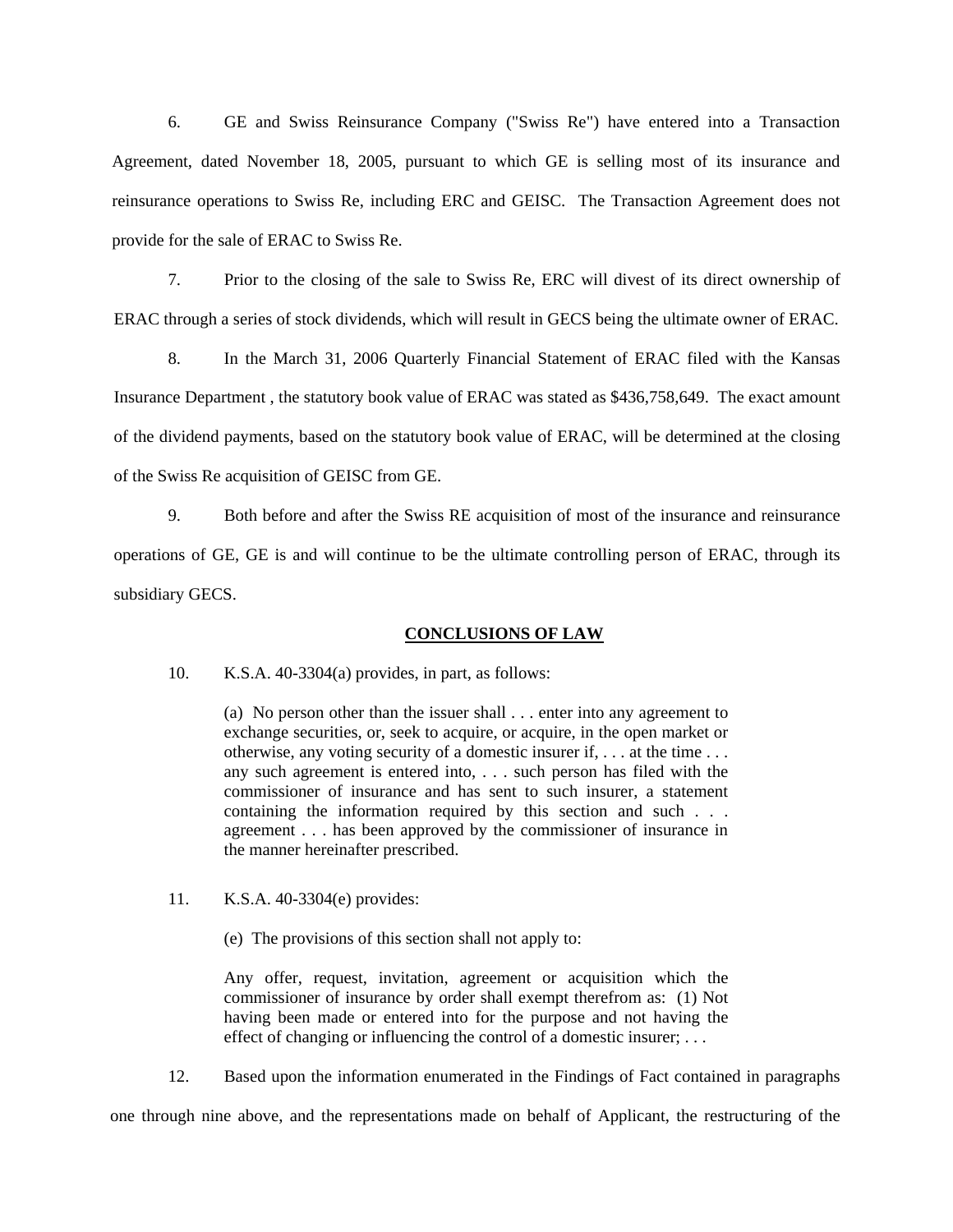holding company system whereby the stock ownership of ERAC will be divested as dividend payments from ERC to GEISC and then from GEISC to GECS is not made for the purpose of and will not have the effect of changing or influencing the control of ERAC, a Kansas-domiciled insurer.

### **IT IS THEREFORE, BY THE COMMISSIONER OF INSURANCE, ORDERED THAT:**

1. General Electric Capital Services, Inc. shall be exempt from the application of the formal filing and approval requirements of K.S.A 40-3304(a) as it may be deemed to apply to the reorganization of General Electric Company, the holding company for Employers Reassurance Corporation, provided the reorganization is effected within sixty (60) days of the date of this Order.

2. General Electric Capital Services, Inc. shall comply with all of the provisions and requirements of K.S.A. 40-3301, *et seq.,* in the future.

3. The Commissioner of Insurance retains jurisdiction over this matter to issue any and all further Orders deemed appropriate or to take such further action as necessary to dispose of this matter.

#### **Notice of Rights**

 General Electric Capital Services, Inc. is entitled to a hearing pursuant to K.S.A. § 77-537, the Kansas Administrative Procedure Act. If GECS desires a hearing, they must file a written request for a hearing with:

John W. Campbell, General Counsel Kansas Insurance Department 420 S.W. 9th Street Topeka, Kansas 66612.

 This request must be filed within fifteen (15) days from the date of service of this Order. If GECS requests a hearing, the Kansas Insurance Department will notify them of the time and place of the hearing and information on the procedures, right of representation, and other rights of parties relating to the conduct of the hearing, before commencement of same.

 If a hearing is not requested in the time and manner stated above, this Order shall become effective as a Final Order upon the expiration of time for requesting a hearing, pursuant to K.S.A. § 77